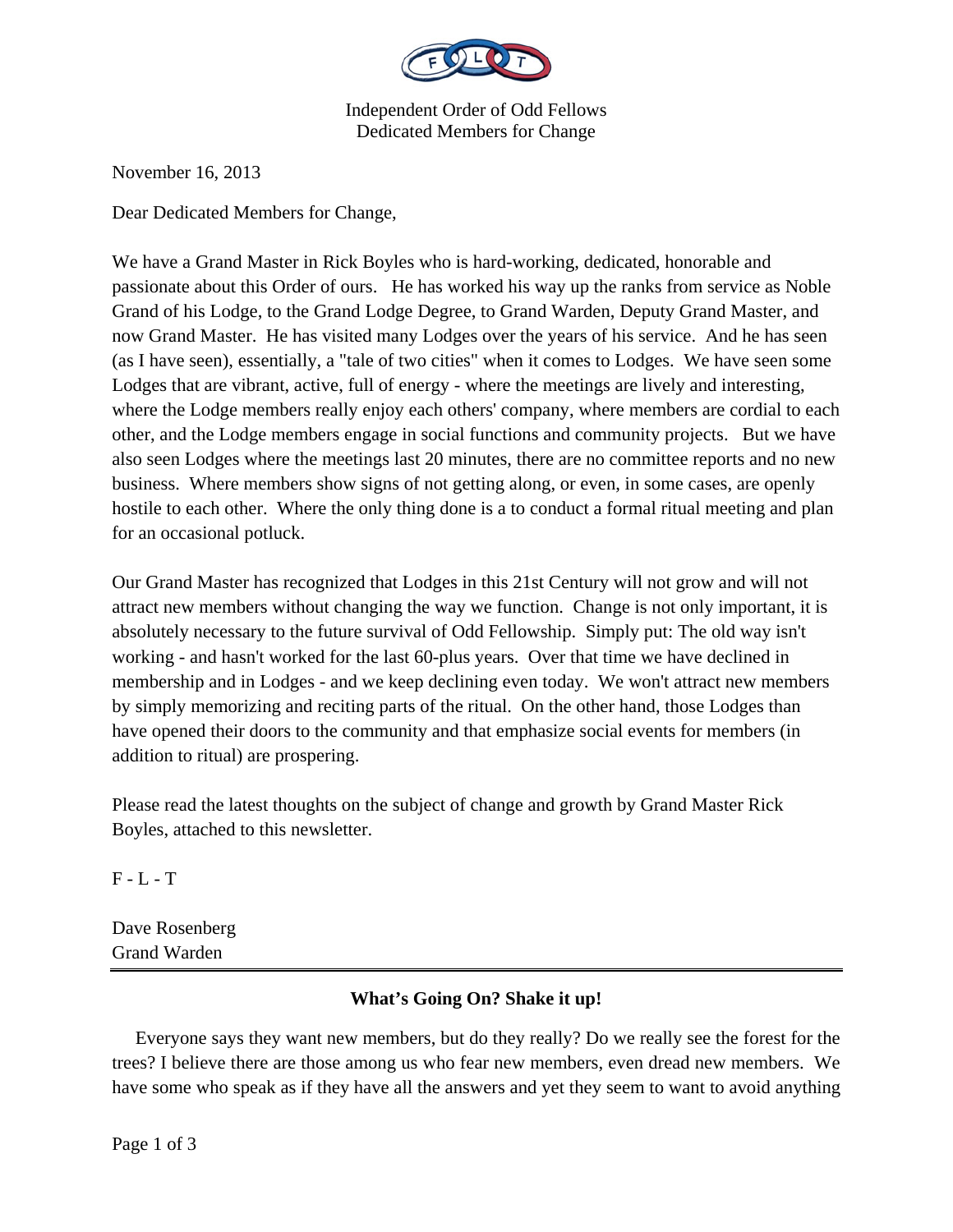

## Independent Order of Odd Fellows Dedicated Members for Change

new. Others act as if somehow our glory days were the 1850's and seem to think they will return. It is time to wake up. Time to stop talking as if everything will transform if only we could just say the ritual smoothly enough prospective members will beat down our doors. It doesn't work that way. Some old timers act as if new members are sacrilegious. What in the world are they thinking and talking about? Our future depends on both retention of old members and the gaining of new ones. We don't want to forsake old members for new ones, nor do we want to do the opposite. We need to take the blinders off, open up our doors, and welcome the world into our lodges.

 The ceremonies we have are wonderful, the rituals are wonderful, but they are not meant to be restraining or confining. We are using these activities to squeeze the life's blood out of our members. If your lodge wants to try new approaches or do things in an unorthodox manner, it will probably be acceptable to this Grand Master, so long as it does not hurt or shun anyone. I can't speak for future Grand Masters, but like it or not, the future is coming, and change is already and always upon us. It's time to learn to roll with the punches. We really don't win by acting as if everything new is bad. Some of us seem to think that all change is bad, and yet if you take a look at the lodges that are growing, these are the lodges that are open to change. Change is going to come whether you accept it or not. Maybe the political climate will change, one Grand Master will replace another, but this is irrelevant. Change is coming, whatever your view of the order or the world. Sovereign Grand Lodge is planning changes over and above whatever we do in our own state. There are some of us who think if we speak loudly or defiantly, we can stop change, but change does not follow one man's logic. Change is a motivating part of reality; in fact, life would be pretty darn boring if there were no change at all. One of the prevalent reasons lodges are failing is that they reel off the same ponderous spiel day after day, year after year, decade after decade. Is it really that hard to figure out? Some may find a monotone meeting comforting, but evidently by looking at our dwindling membership, most find it a tiresome bore. I have sat in many lodges and have to fight the urge to fall asleep and I always notice that I am not alone. Time to shake it up!

 Now, let's address some of the concretes: remember to have social events, invite your members to dinners, and share some conversation outside the somber nature of the ritual. Find interests that you all may share. Laugh with one another, tell jokes, smile, for goodness sake. Life is supposed to include some fun! I asked a friend of mine why another fraternal group is growing and he said the most logical thing, "Because they have fun"! Time to have a good time! Stop acting like how you say the ritual is the definition of our existence. Everything we do in our lodge is nothing in comparison to how we lead our lives. If we recite the ritual verbatim how hypocritical is that if we practice hatred the rest of the time? A member I know pretty well told me the answer to the future is that we just have to return to our Christian roots and act more devout. Of course, that sort of attitude cuts out a lot of members who have joined since we have